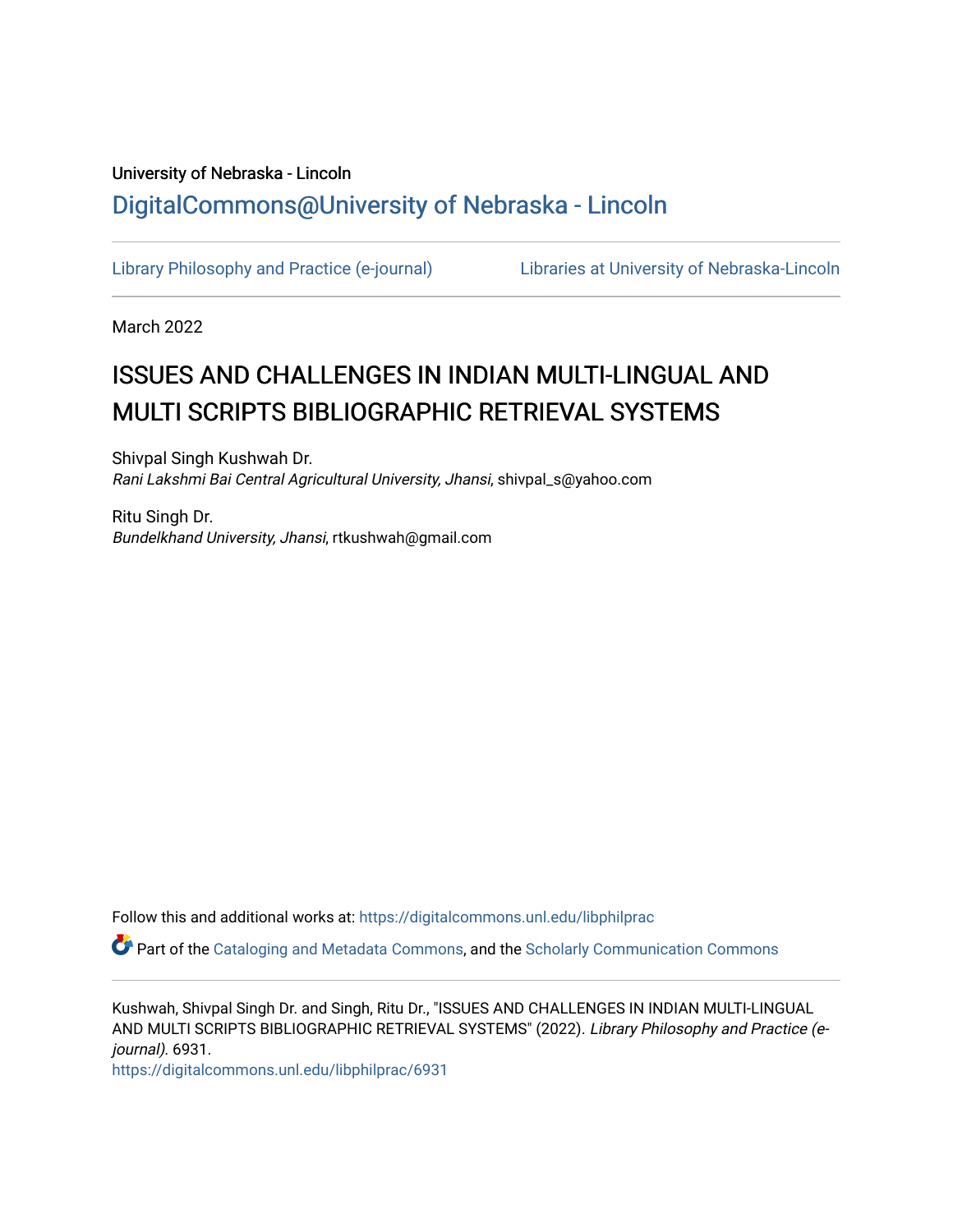# **ISSUES AND CHALLENGES IN INDIAN MULTI-LINGUAL AND MULTI SCRIPTS BIBLIOGRAPHIC RETRIEVAL SYSTEMS**

# **Dr S S Kushwah**

University Librarian Rani Lakshmi Bai Central Agricultural University, Gwalior Road Jhansi, Uttar Pradesh, India

#### **Dr Ritu Singh**

Assistant Professor, Library & Information Science Bundelkhand University, Kanpur Road, Jhansi, Uttar Pradesh, India

#### **Absract**

Multilingual retrival systems are very important for countries like India, where we have multiple scripts and many languages for verbal and written communication. The creation of a multilingual interface for the retrival, management, and processing of information and knowledge needs systematic efforts and requires related features in the Library Management Software and the availability of bibliographic records in catalogues.

This paper is an effort to study various related aspects of multilingual record creation and retrival provisions in Union Datanases. The development of a multilingual environment for accessing and retrieving library resources among the users as well as library professionals is essential. The article is divided into five sections. The first section deals with the introduction. It covers the multilingual system, with reference to multiscript bibliographic control, the objective, and methodology of the study. The second section examines the contours of multilingual bibliographic control, in particular in the Indian context. The third section deals with the multilingual cataloguing procedure and The fourth section deals with the "Situation in India in Terms of Multilingual Bibliographic Database and Issues." issues, challenges, and solutions. The fifth and final section of the article is concerned with the conclusion.

The objective of this paper is to analyse the issues and challenges in the Indian multi-lingual and multi-script bibliographic retrieval systems. Through the analysis of available bibliographic data and database interfaces, the authors evaluate the adoption of multilingual and multiscript processes and procedures for bibliographic data creation.

The study's findings will aid in understanding the current status of multilingual bibliographic record creation and the need for policy-level intervention to maintain and develop multilingual records for the creation of qualitative bibliographic databases.

## **Keywords: Union Catlogue, Multi Scripts Bibliographic Retrieval Systems, Indian Multilingual Retrival Inititives.**

#### **INTRODUCTION**

It is always necessary for libraries to develop an interface for its users to retrieve information effectively and in the easiest possible manner. Therefore, libraries are cataloguing their resources, developing databases and acquiring online and offline resources. Language is one of the important mediums for the written, verbal communication and dissemination of information. Therefore languages and scripts have emerged to facilitate the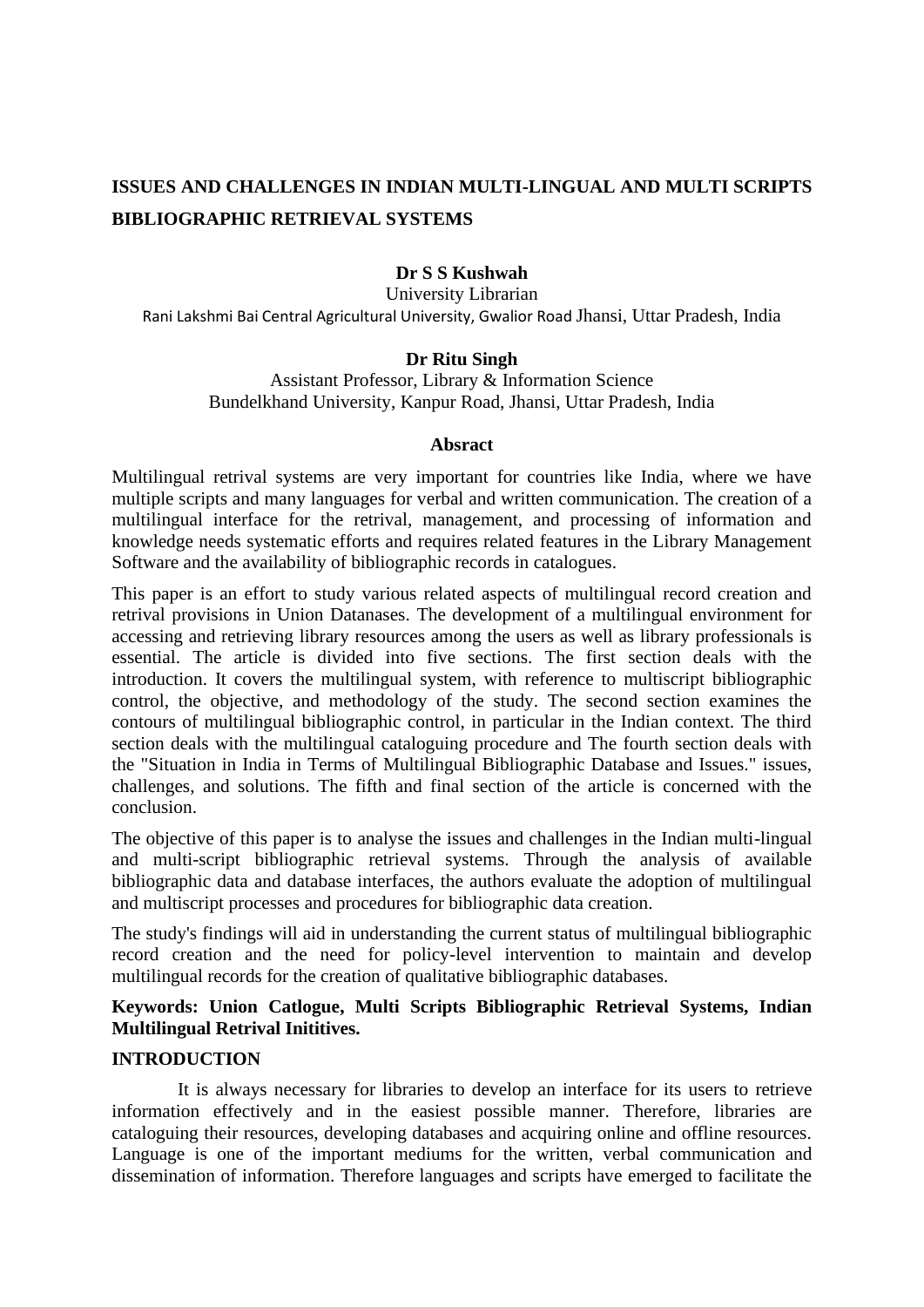communication of thoughts, information, knowledge and ideas. The publishing industry, authors as content creator, and scholarly societies as content creator and users are developing content and producing scholastic output in various languages and scripts. Therefore, the libraries of the world have to work in more than one language to serve their users community/clienteles. The collection in the libraries includes books and other documents published printed in different languages written in defferent scripts due to users demand. Libraries acquires books in local and regional languages, in addition to books written in the national language (Rajbhasha) and in English. It is universally known that a collection of the libraries is of no use, has no value, unless until it is utilised by the users. Therefore, an effective and useful catalogue comes into the picture. It is an essential tool for the users' community to facilitate retrieval of reading materials available in the library.

In the case of India, which is a country of different languages and cultures, many scripts and languages are in practice, for the communication of thoughts and ideas. The Indian libraries are acquiring printed and published literature in different languages. As per Articles 344 (1) and 351 of the Indian Constitution, the eighth schedule includes and recognises 22 official regional languages, **i.e.** Assamese, Bengali, Bodo, Dogri, Gujarati, Hindi, Kannada, Kashmiri, Konkani, Maithili, Malayalam, Meitei (Manipuri), Marathi, Nepali, Odia, Punjabi, Sanskrit, Santhali, Sindhi, Tamil, Telugu, and Urdu (Mandal, 2018; Rao, 2021; Sardar, n.d.). The ancient knowledge originated in Indian languages, scripts and its primary sources, philosophical thinking available in original local language. Indian ancient science and philosophy originated from india is also available in Indian languages.

Libraries are developing catalogues, indexes, and bibliographical systems to cater the requirement of its users. A catalogue is a list or index of reading materials (i.e., books, journals, and other types of reading material) available in the library/librariesy. Cataloguing standard provides a framework for maintaining uniformity and consistency in the cataloguing and bibliographic product development processes (Chandrappa & Harinarayana, 2018). Multilingual computing is based on the encoding of the language characters, initially, the cataloguing was started with the english language only, the reson behind this was the availability and adoption of enlish language for computation. As we all know, the larger parts of the world communicate with each other either in their local language or using other mediatory languages such as english (*Multilingual Information Management:*, n.d.). The libraries managing multilingual content are facing a big challenge while disseminating library services to the multilingual user community. The quality of the records plays a very important role. The concept of quality in the case of bibiliographic products varies with reference to multi-script multilingual databases. In this case, one of the most important quality indicators is the quality of the record in terms of rendering, compliance with AACR Rules, unique, error-free entry, proper transliteration, use of preferred data fields, and so on.In the present case, products mean a bibliographic retrieval interface, a bibliographic database, bibliographies, etc. It was developed for the user community to retrieve books from the library. Consistency in cataloguing, especially in multilingual cataloguing, has its own importance for facilitating library users in an effective manner.

#### **Objective and scope of the study**

The multilingual platform and multilingual bibliographic content creation is important, similarly consistency in the process, procedure and in data is also important. In this study, an attempt is made to know the procedural approach adopted for multilingual records creation in various national initiatives with following objectives: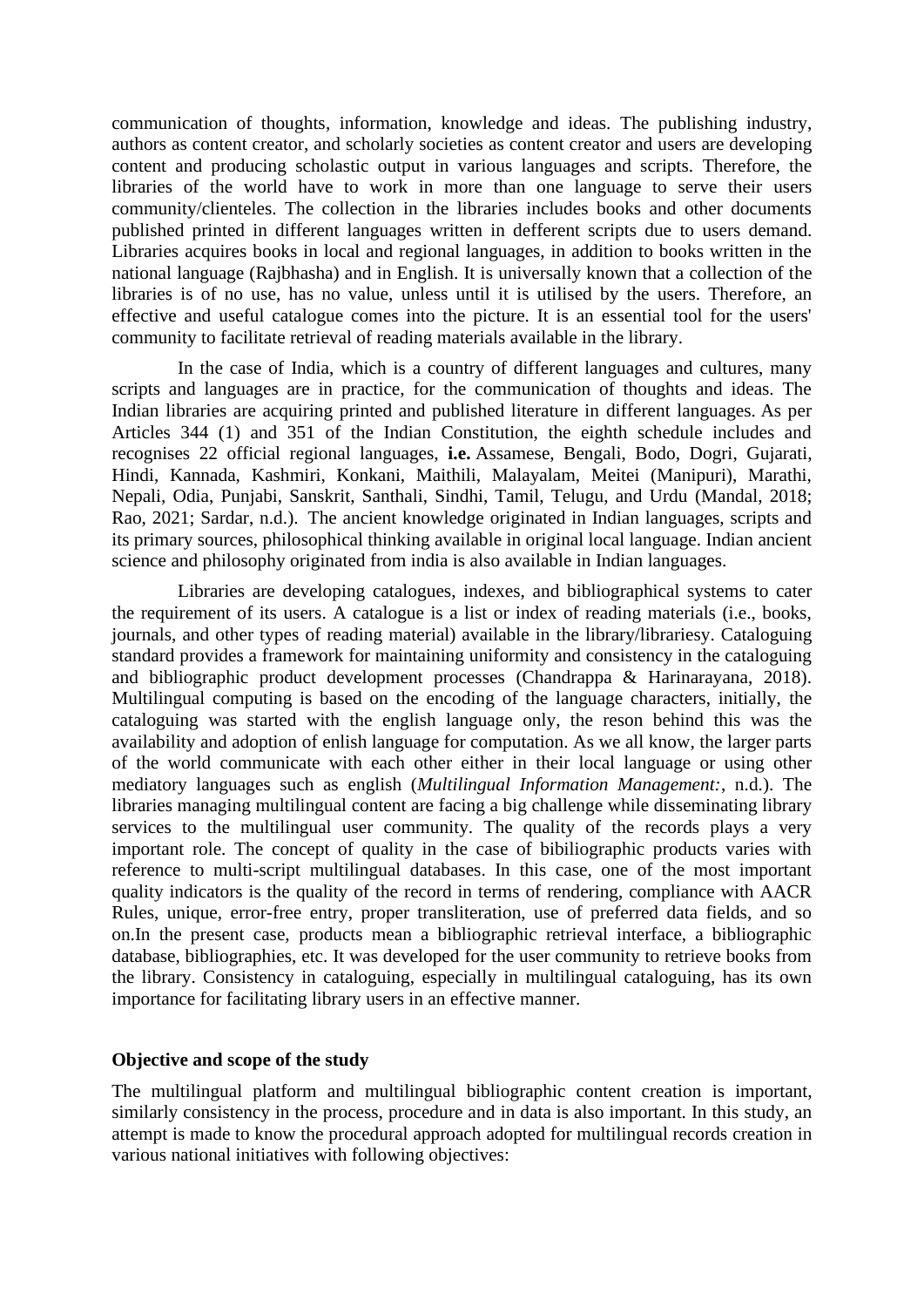- 1. Find out the multilingual record creation approach adopted by the Indian libraries.
- 2. Find out issues and challenges related to multilingual bibliographic record creation.
- 3. Study and observe the available records in two mazor union catalogues (i.e. Indian Digital Ensemble of Agricultural Libraries (IDEAL) of ICAR and IndCat of UGC), and Union Catalogue hosted on Indian Culture Portal as part of the National Virtual Library of India project, funded by the Ministry of Culture, Government of India evaluated and reviewed to find out the adopted approach for multilingual record creation.
- 4. Study the existing situation of Multilingual Bibliographic Record Creation and Retrival Approch.
- 5. Make recommendations/suggestions for improvement Multilingual Bibliographic Database and Retrival System.

#### **Methodology**

The study is a result of a critical analysis of the adoption of multilingual multiscripts bibliographic record creation standards in Library Management Softwares and cataloguing practices related to multilingual bibliographic databases and language bibliographic record creation. The context of the study is with special reference to Indian languages. The observations drawn from the from the bibliographic data contributed by the various academic and research libraries in Union Catalogues. The research question that the articles seek to find an answer is: what are the challenges that have come with language bibliographic record creation and how are libraries responding to it? In order to answer these questions, a number of methods have been used, which are based on inputs from primary and secondary sources. Theoretical, analytical, and descriptive methods have been used to test the hypothesis by examining and referring to available literature, data, and insights from secondary sources.

#### **CONTOURS OF MULTILINGUAL BIBLIOGRAPHIC CONTROL**

It is common for the libraries to have bibliographic data in more than one language; transcribed descriptive data in the *language(s) of the item(i.e. books/Journals etc)*; with access points and notes in the *language of the catalog.* For providing alternative access options, the libraries are also providing access points and notes in more than one languages. The technological developments allow the use of multilingual and muulti scripts in catalogues. However, a significant challenge for libraries is the lack of established processes and procedures, as well as the lack of practical guidelines adoption (MacDougall 1997). The retrieval of the information from the database to display in a different language, process data, and add new data carries many issues and challenges. The libraries may creates records in multiple languages in a database using DBMS/RDBMS interface can be managed through software (Mandal, 2018). Earlier catalogers were creating fully transliterate bibliographic records for non-Latin script collections/ documents; at international level the "Vernacular" MARC cataloging for JACKPHY (Japanese, Arabic, Chinese, Korean, Persian, Hebrew, & Yiddish) began in 1982; ALA-LC Romanization Tables. Transliteration schemes for nonroman scripts. Developed and maintained by Library of Congress. Washington, D.C.: Cataloging Distribution Service, Library of Congress, 1997. - For entering the records in roman letter • Indian Standards - Indian script code for information interchange -ISCII. New Delhi: Bureau of Indian Standards, 1991. (IS 13194: 1991) ANNEX-F: ROMAN SCRIPT TRANSLITERATION (The National Library at Calcutta standardized the diacritic marks to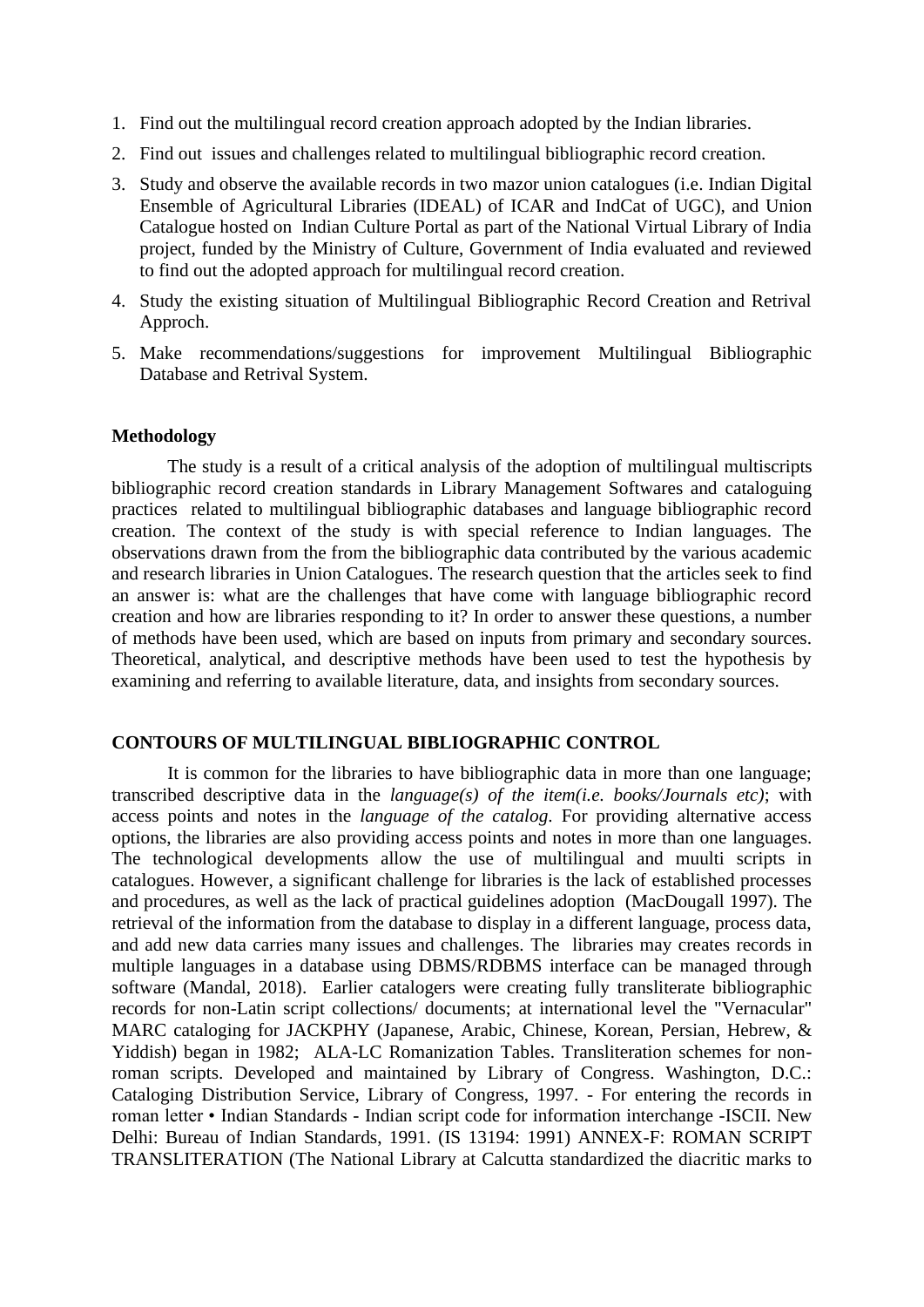be used for romanization of Indian scripts, in 1988 ("The National Library Newsletter", June 1988) - For entering the records in roman letter (INFLIBNET, n.d.).

The MARC record creation was based on the "dual script" concept. In the old "MARC-8" (8-bit) environment, the computing was based on ASCII 8 bit character coding. In 1990s Unicode was adopted, major MARC systems implemented Unicode after January 2000; OCLC and RLIN implemented Unicode by 2004; the Library of Congress implemented Unicode in 2005. In india ISCII was adopted in the early stages of multilingual computerisation with support of the of products developed by CDAC named as Graphic and Intelligence based Script Technology (GIST) Cards. The GIST card has been adopted for the computerization in India, such as the Land Records Program, the Election Commission Identity Cards, and citizen surveys etc. This technology was adopted by INFLIBNET for the development of a integrated library automation system SOUL (software for university libraries). Chadrakar (2004) briefly reviewed the introduction of Unicode technology in India and its implementation in SOUL software. With the development of UNICODE the LMS has also started adopted it in their interface for data entry in case of catalogue module and retrival in case of OPAC. Many library library LMS such as SOUL, Libsys, VTLS, KOHA are in practice in Indian libraries, due to budget crunch the libraries are moving towards open sources (Gautam et al., 2008). The software named SOUL developed by INFLIBNET supports many fetures but this also has closed template for data entry it supports Unicode based multilingual catalogue features, but bilingual or multilingual record can not be created in the software with provision of 880 tag "alternate graphic representation" as suggested in MARC 21 "Model A". Although the SOUL can be used for multilingual cataloguing purposes with UNICODE (Vaghela et al., 2008).

Open Source Software which are adhered to international standards such as MARC, Unicode, and ISO, library cataloguing like KOHA are providing option to create multilingual multiscript records using option Model A or Model B.The cataloguer is required for the development of a multilingual collection in any library, which requires additional knowledge of multilingual languages and scripts, transliteration, and diversity knowledge of different languages collections.

The language bibliographic control consists of encoding standards, methods and process of multilingual bibliographic record creation and retrival system. In India, various languages are spoken by the population at large. The computerized system process data at their backend interface in the form of numbers and at front end, it shows letters and other characters by assigning a encoded value in form of number (digits) to each one. Prior to the development of UNICODE, there were many different systems related to language character encodings, for assigning encoded value (numbers) to the characters was in practice. Due to the late emergence of UNICODE-based solutions for language computing, most libraries of national repute have created their bibliographic data mainly in English. A *character set is very important for* written communication in particular languages. It pla ys a very important role in a writing system. A writing system is a method of visually representing verbal communication, based on a script and a set of rules regulating its use. Most languages have a single character set, and similar character sets are often used by a number of languages (e.g., variants of the Roman alphabet are used to write English, Spanish, Finnish, Dutch, etc.). The Devangar script is used to write the Sanskrit, Prākrit, Hindi, Marathi, and Nepali languages.

The emerging technology relating to language content creation has made it possible for computer systems developers to develop language compliance tools and applications that can understand and synthesise spoken and written human languages. Many tools and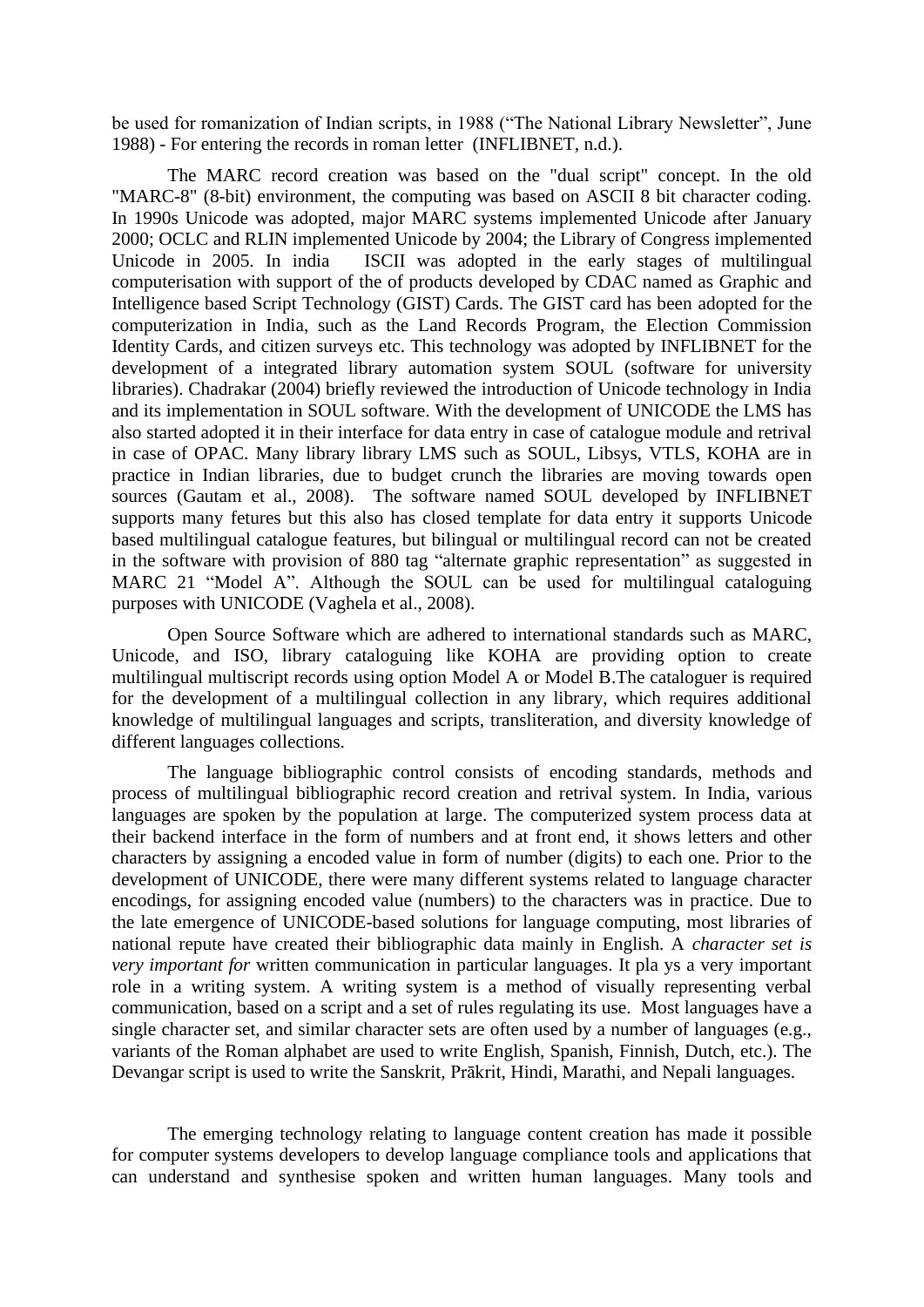applications related to speech processing (recognition, understanding, and synthesis), information extraction, handwriting recognition, machine translation, text summarization, and language generation are emerging. In this journey encoding standards related to character encoding are playing a very important role.

**ASCII:** The English language writing is based on a **script** consisting of Latin script, the script used for writing the English language (set of letters), and an 8-bit character coding which allows coding of characters  $(2 \text{ X } 2 \text{ X } 2 \text{ X } 2 \text{ X } 2 \text{ X } 2 \text{ X } 2 \text{ X } 2 \text{ X } 2 = 256$ ). The lower part of the language characters is defined as per standard IS10315:1982 (ISO 646 IRV), it is a 7 bit coded character set for information interchange, known as ASCII, which stands for American Standard Code for Information Interchange character set (*ASCII Codes - Table of Ascii Characters and Symbols*, n.d.)

**ISCII : T**he Indian Script Code for Information Interchange (ISCII) is based on an 8 bit character code which allows coding of characters (2 X 2 X 2 X 2 X 2 X 2 X 2 X 2 X 2  $= 256$ ) for use in computers and communication media. The top 128 characters meet the requirements of all the Indian scripts based on the ancient Brahmi script. The remaining 128 are accounted for by the **script,** consisting of the Latin script, the script used for writing the English language as defined in ASCII (*ISCII (Indian Standard Code for Information Interchange)*, n.d.). There are 22 officially recognised languages in India. For written communication, they are based on scripts. Apart from Perso-Arabic scripts, all the other 10 scripts used for writing Indian languages are originated from the ancient brahmi script. They have common phonetic structure, therefore they are making a common character set. The ISCII Code table codified all the characters required in the brahmi based Indian scripts.

**UNICODE:** Unicode Standard has three encoding systems i.e. UTF8, UTF16 and UTF32, which is being used internationally by the software and computing industry for the development of Multilingual Softwares and applications. Unicode has made our life simpler in terms of communication in local language. UNICODE standards assigns each character a unique numeric value and name. The total **159** scripts of the languages of world are supported by the Unicode version **14.0** (2021) Standard include all of those listed in the following table (The Unicode Consortium, n.d.).

#### **MULTILINGUAL CATALOGUING PROCEDURE**

Computerised cataloguing is depends upon the guidelines and procedures developed for the cataloguing nd their adoption by the software developer and cataloguing professionals. As we all know practice is repetition of an activity / procedure for performing a task, appropriate practise is essential for language bibliographic data development. The creation of computerised bibliographic records the bibliographical standard MARC 21 has suggested two models for the creation of multi lingual records, as mentioned below.

Model A: Translitaration (based on *vernacular and transliteration), a* vernacular**, or** vernacular language, is a term used to refer to a local language or dialect, as distinct from what is seen as a standard language. The regular fields of the record may contain data in different scripts and in the vernacular or transliteration format. MARC 21 field 880 can be used when data needs to be duplicated to be expressed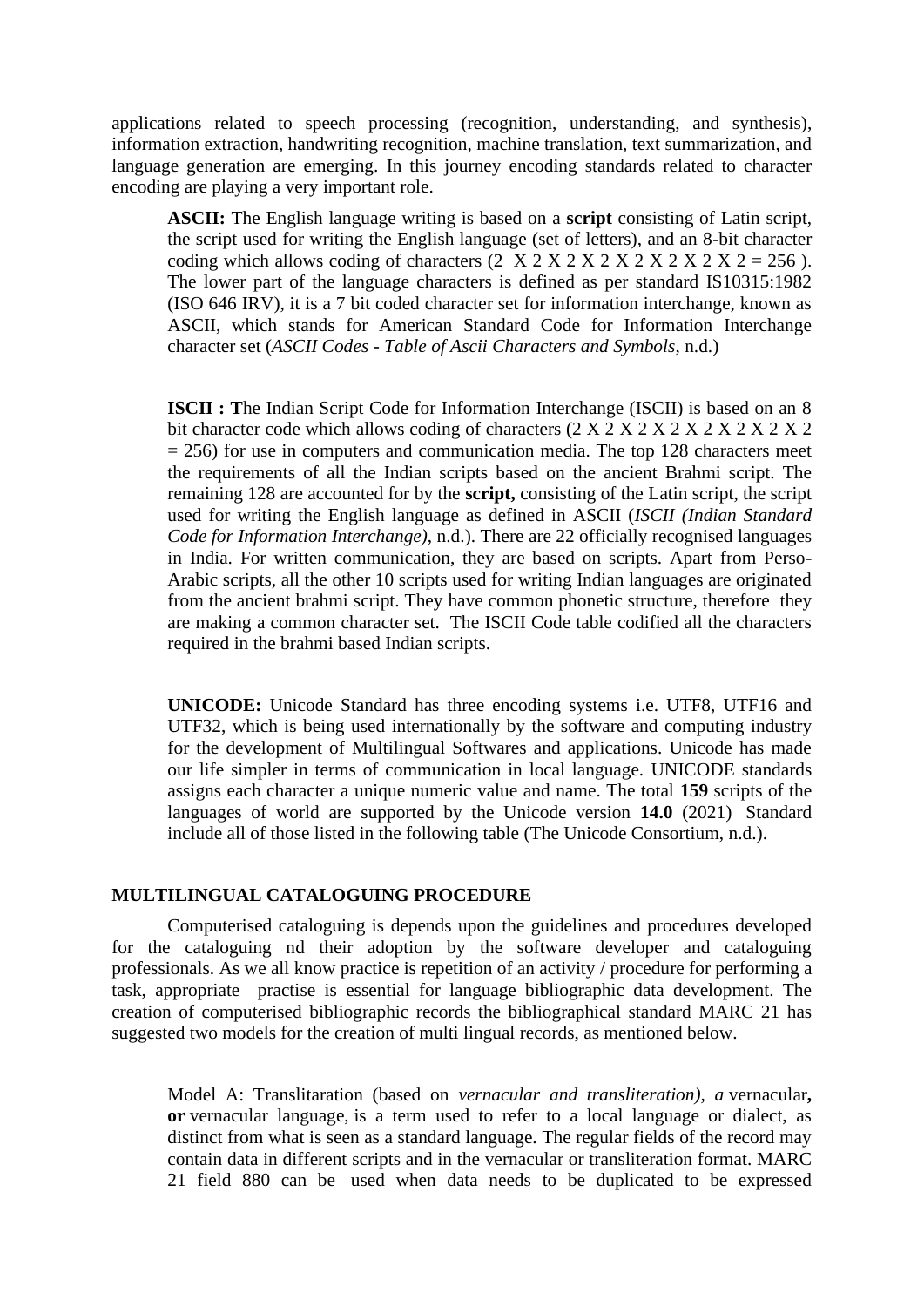in *both* languages, i.e., in the original vernacular script and transliterated into one or more scripts. The detail of the field used in a multilingual record using Model A option.

100 (author) 245 (title statement) 246 (varying form of title) 500 (general note) 650 (subject added entry – topical term) 700 (added entry – personal name) 250 (edition statement (r)) 260 (publication, distribution, etc.) 300 (physical description) 880 (alternate graphic representation) Sample Record Created using Model A approach (MARC view) 000 -LEADER fixed length control field 00597nam a22001817a 4500 003 - CONTROL NUMBER IDENTIFIER control field OSt 008 - FIXED-LENGTH DATA ELEMENTS--GENERAL INFORMATION fixed length control field 210223b ||||| |||| 00| 0 eng d 020 ## - INTERNATIONAL STANDARD BOOK NUMBER International Standard Book Number 9788189242114 040 ## - CATALOGING SOURCE Transcribing agency rlbcau 100 ## - MAIN ENTRY--PERSONAL NAME Linkage 880-01 Personal name Premchand 9 (RLIN) 1384 245 ## - TITLE STATEMENT Title Godan Remainder of title / by Munshi Premchand 260 ## - PUBLICATION, DISTRIBUTION, ETC. Linkage 880-01 Place of publication, distribution, etc. Delhi Name of publisher, distributor, etc. Archna Publication Date of publication, distribution, etc. 2019 300 ## - PHYSICAL DESCRIPTION Extent 336 P. 942 ## - ADDED ENTRY ELEMENTS (KOHA) Source of classification or shelving scheme 880 ## - ALTERNATE GRAPHIC REPRESENTATION Linkage 100-01 -- प्रेमचंद 880 ## - ALTERNATE GRAPHIC REPRESENTATION Linkage 245-02 -- गोदान / मंशी प्रेमचंद 880 ## - ALTERNATE GRAPHIC REPRESENTATION Linkage 260-03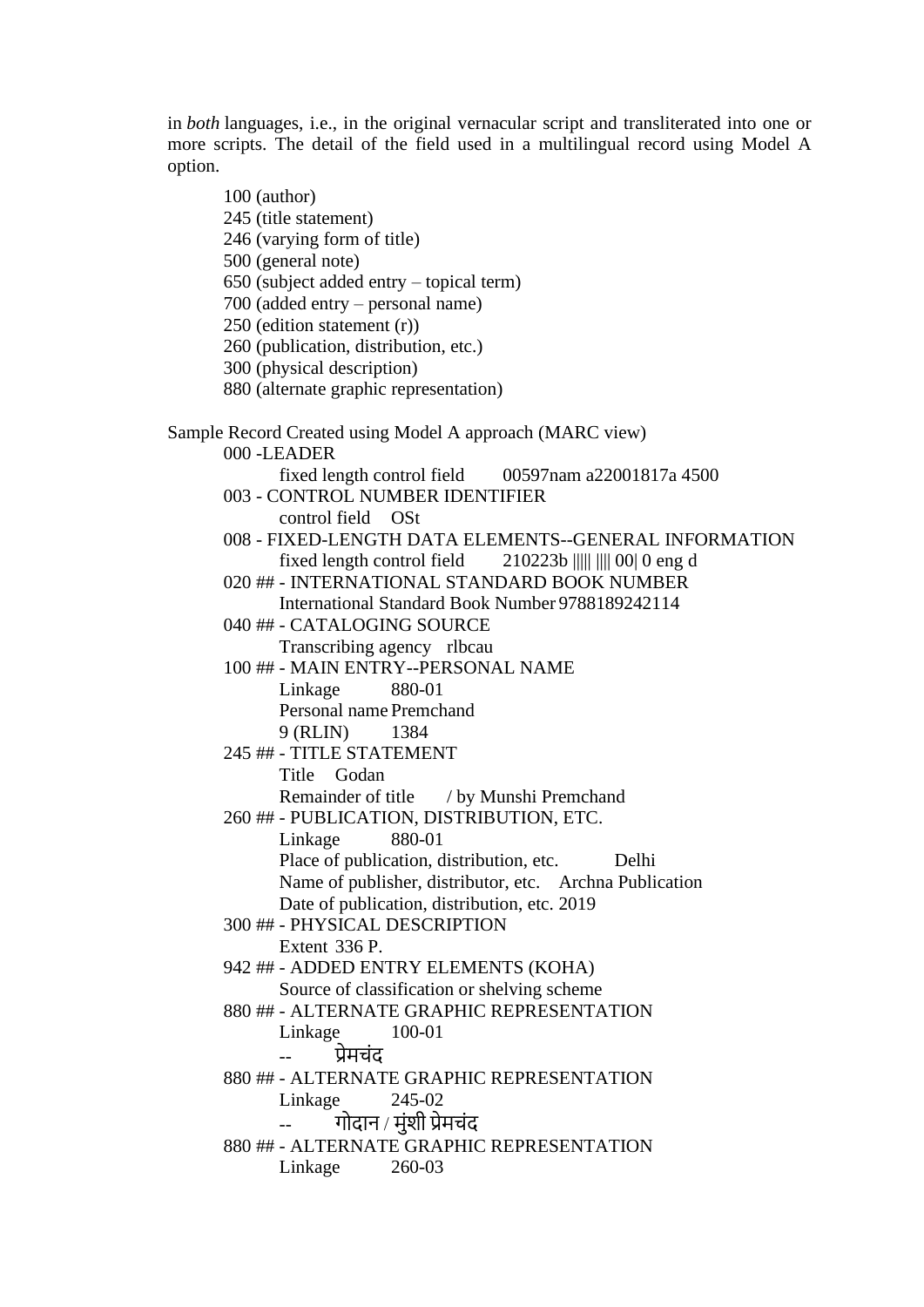-- ददल्ली -- अचचना पब्लिकै शन 2019

The abovementioned examples show that the record contains bibliographic data in both scripts. In this example, the language of cataloguing is English Sript (Cyrillic script), and the bibliographic item is a mixed Russian language (Cyrillic script) and English language (Latin script) text. This formate is consistent with the cataloguing practise for fully transliterated scripts in Latin script catalogues; it avoids the issue of repeating non-repeatable fields, such as field 100 or field 245. It is easier to suppress non-Latin data in Latin script cataloguing environments; clear distinctions are made between data in different scripts (vernacular & non-vernacular) (Barry, n.d.).

Model B: *simple multiscrip, bibliographic records;* all data is contained in regular fields; script varies depending on the requirements of the data. Although the Model B record may contain transliterated data. As per MARC 21 format, the most commonly used tags used for simple cataloguing are ; in case of multilingual cataloguing also libraries are using same tage for entering data of different language. The detail of the field used in a multilingual record using Model A option. The detail of the field used in a multilingual record using Model B option.

- 100 (author)
- 245 (title statement)
- 246 (varying form of title)
- 500 (general note)
- 650 (subject added entry topical term)
- 700 (added entry personal name)
- 250 (edition statement (r))
- 260 (publication, distribution, etc.)
- 300 (physical description)
- 650 (subject added entry--topical term)
- 700 (added entry--personal name)

| 000 | 00498nam a2200169Ia 4500       |
|-----|--------------------------------|
| 008 | 140201s9999 xx 000 0 und d     |
| 020 | a9789381450154                 |
| 100 | _aकुमार, संजीव                 |
| 245 | $_{\rm a}$ समेकित कृषि प्रणाली |
|     | b                              |
| 250 | alst                           |
| 260 | _bNew India Publishing Agency  |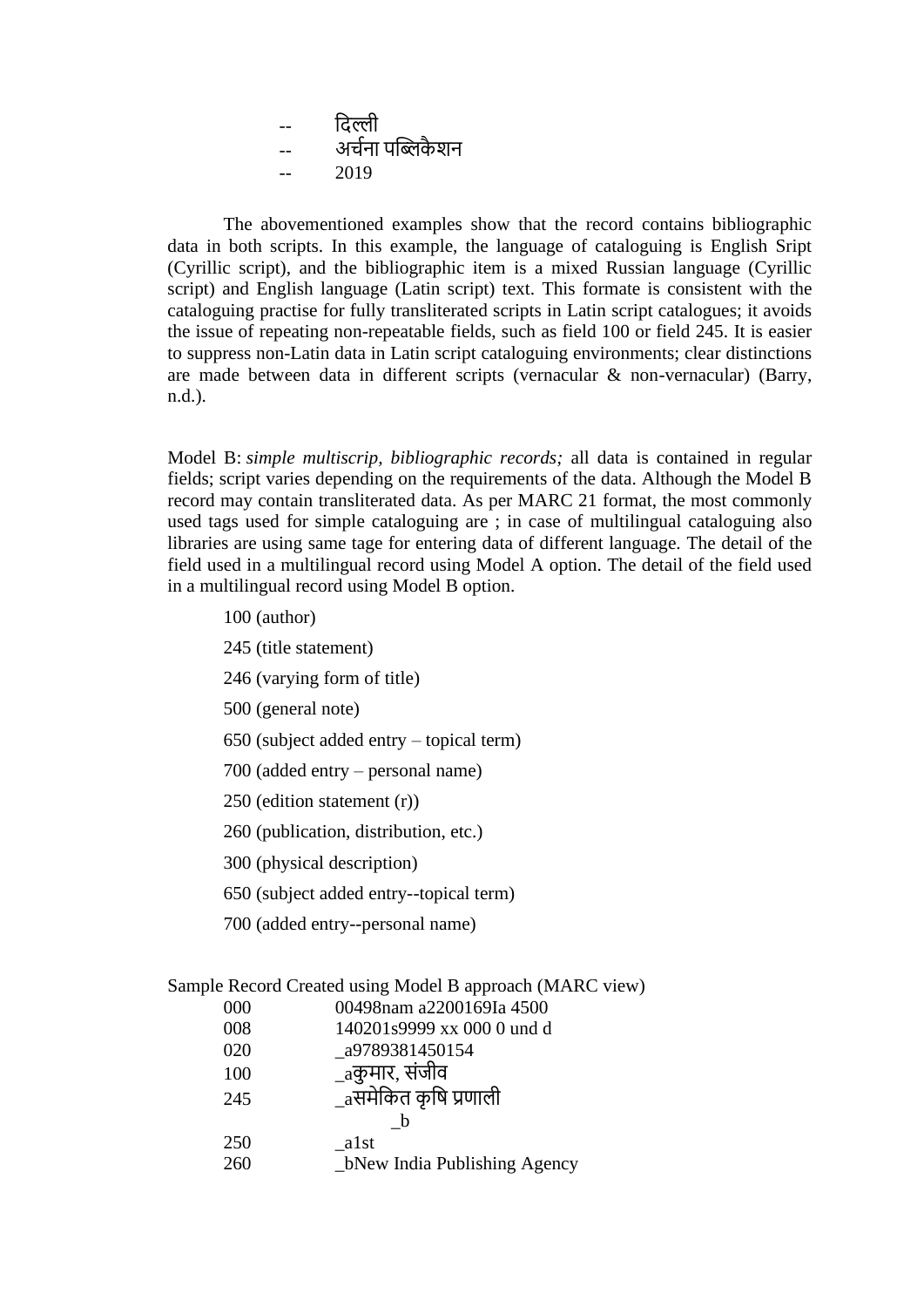|     | aNew Delhi      |
|-----|-----------------|
|     | $\lfloor$ c2012 |
| 300 | a331            |
| 650 | aHindi Books    |
| 700 | _aसिह, सती शंकर |
| 700 | aशिवानी         |

The alternative (typically Latin) script is treated similarly to the original (sometimes non-Latin) script. There is no need to deal with any particular field for embedding other script; At the field and subfield level, scripts may be blended considerably more successfully. The creation and maintenance of records is substantially easier since there are no links between fields **(Barry, n.d.)**.

#### **THE SITUATION IN INDIA IN TERMS OF MULTILINGUAL BIBLIOGRAPHIC DATABASE AND ISSUES**

Libraries and the publishing industry, as well as national organisations such as national libraries, were putting forth efforts to develop products in form of union catalogues and national bibliographies. The Computerised bibliographic record creation started with the development of library automation systems, the development of union catalogues and national bibliographic control initiatives. In terms of India various cataloguing and bibliographical initiatives have been made by the organisations involved in the development of the Union Catalogues.The union databases or virtual union catalogue of the library resources are one of the important services of the libraries and consortiums. In India, at national level there are two mazor organizations INFLIBNET, UGC (University Grants Commission), and CeRA ICAR (Indian Council of Agricultural Research) developing databases of resources available in the libraries comes under their domain. Bibliographic catalogues play an important role in bibliographic control in terms of the bibliographic information availability, helps in locating required books in the library, also help in avoiding the effort of creating duplicate catalogues of records by providing copy catalauging option. Another purpose of the bibliographic databases is to provide or distribute information to the users using single window access about the availability of documents in the libraries. It is a useful tool that can be accessed from the desktop 24x7.

#### **UGC INITIATIVES**

INFLIBNET maintains and develops union databases for various libraries named as IndCat. This activity was started in the year 1991. Currently, it consists of 1,24,77,860 unique titles with 1,67,94,578 holding details of 203 **(***IndCat***, n.d.)**. The data contributed by the participating universities is pooled together hosted on central cerver at INFLIBNET, Gandhinagart. The process of the database development of the IndCat include the receiving of bibliographic records from the university libraries in MARC or MARCXML format. The libraries are creating records in using library automation system such as SOUL, KOHA, Libsys, VTLS, etc. At the time of receiving data the cetre is checking and validating data, Importing validated data as MARC File and converting it in CSV file format. The process of the union database development completed through UCMS . In bigining of the database development process the Centre has used CDS/ISIS (Computerised Documentation Service / Integrated Set of Information Systems). The UCMS is windows-based application, developed in-house by the Centre. The UCMS is used for authentication and re-formatting of bibliographic records received from universities as well as for merging new records into the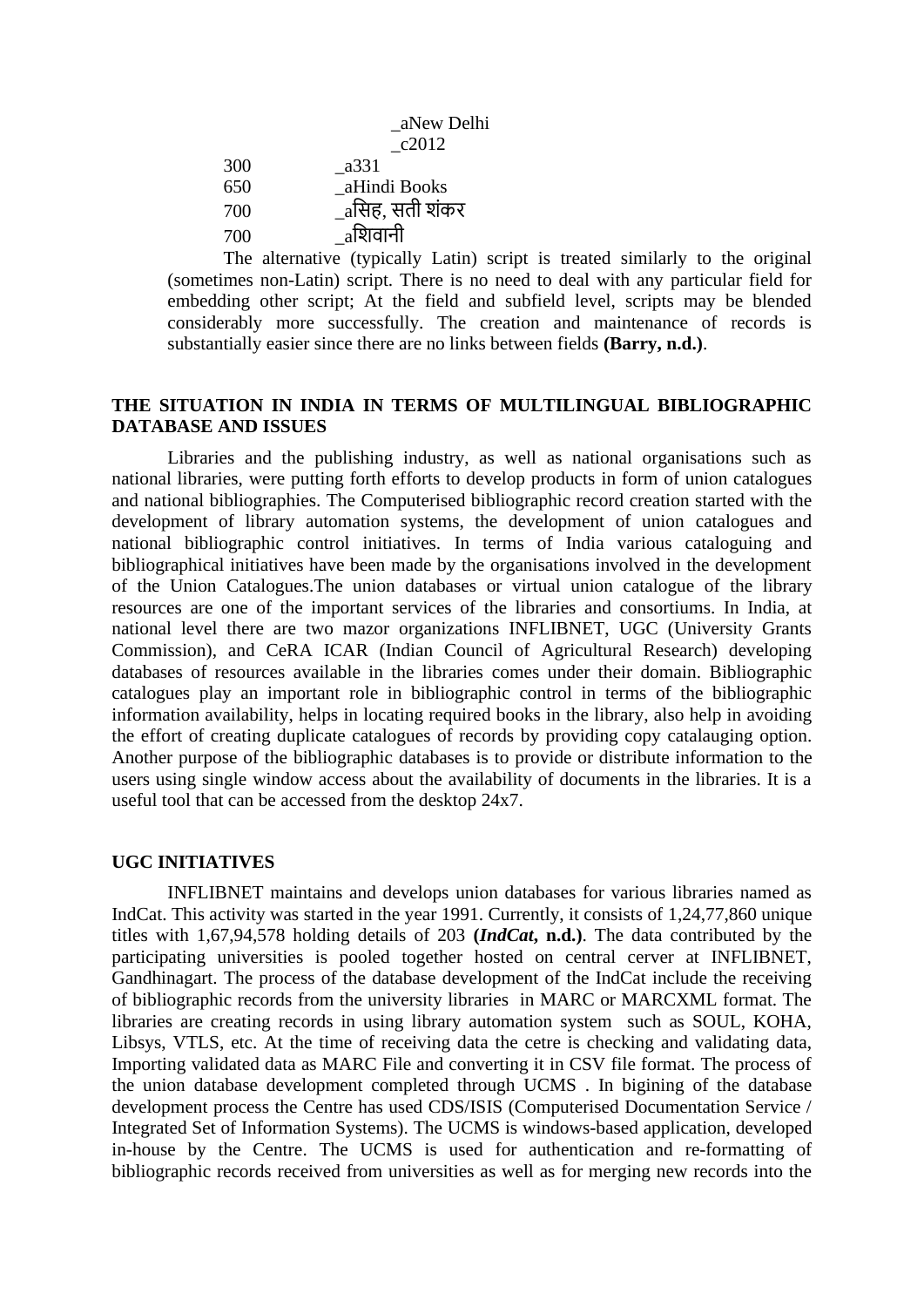existing union catalogue. The database provides interface for copy cataloguing using newly developed OCS interface **(***Online Copy-Catalogue System***, n.d.)**. ISO 23950:1998 Information and documentation - Information retrieval (Z39.50) is a internationally accepted protocol specification and standard for copy cataloguing, this standard was last reviewed and confirmed in year 2020 to keep the version remains current **(ISO 23950:1998, n.d.)** but INFLIBNET has not adopted z39.50 for its IndCat database.



Fig.1 INFLIBNET Ind Cat

| <b>Normal View</b> | <b>MARC View</b> |           |                                      |
|--------------------|------------------|-----------|--------------------------------------|
| Tag                | Ind              | Sub-Field | <b>Value</b>                         |
| 000                |                  |           | 00629amm a0000169ua 4500             |
| 001                |                  | a         | 12904177                             |
| 003                |                  |           | IN-AhILN                             |
| 008                |                  |           |                                      |
| 035                |                  | a         | (BHUL_221005)33301                   |
| 082                | N                | a         | O152,1:g(Y)                          |
| 100                | 00               | a         | विजयवर्गीय, प्रेमचन्द                |
| 245                | 00               | a         | आधुनिक हिन्दी कविता का सामाजिक दर्शन |
| 245                | 00               | h         | <b>Textual Documents</b>             |
| 260                | 00               | a         | Jaipur, India                        |
| 260                | 00               | ь         | Babhana                              |
| 260                | 00               | c         | 1977                                 |
| 300                | 00               | a         | 421 <sub>p</sub>                     |
| 650                | 00               | a         | हिन्दी साहित्य - सामाजिक दर्शन       |
| 904                | OO               | a         | UC                                   |
| 905                | 00               | a         | $5 - 1 - 84$                         |
| 906                | <b>OO</b>        | a         | Hindi                                |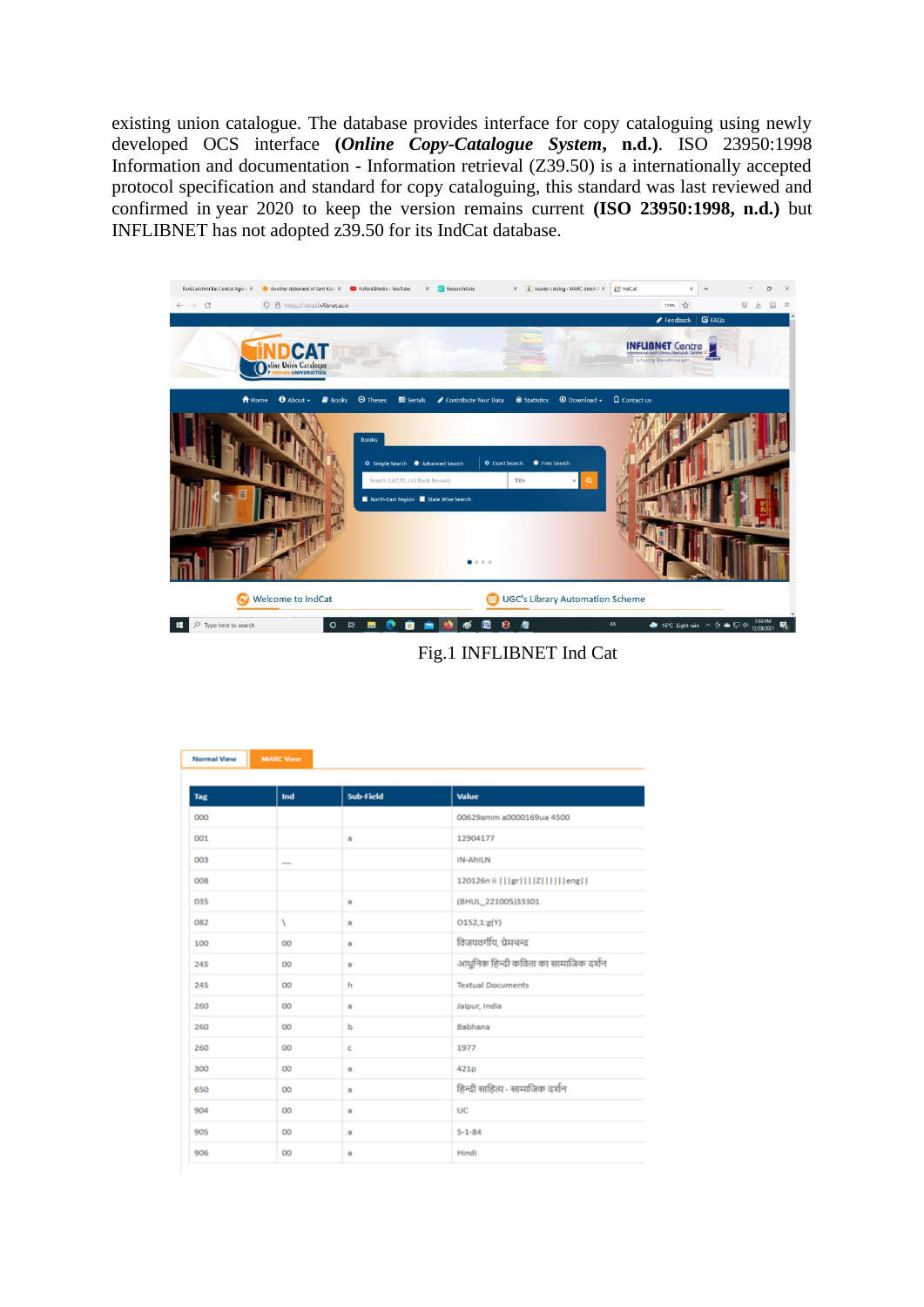## Fig. 2 Sample Language Record from IndCat

Based on bibliographic data at the website it is found that it has:

Features

- Union catalogue has total 203 universities who has contributed their bibliographic records.
- The system has 1,24,77,860 unique titles.
- OCS is developed by the INFLIBNET. OCS is not standard way to retrieve / copy records. It is a Window based application, which communicates directly to IndCat. It is fully compatible with SOUL an automation software developed for automating Indian libraries.
- Database provides searching facility using different parameters i.e. Title, Author, Subject, Publisher, Year, ISBN etc. Facilitate browsing, copy and copy as a new records feature. Create new catalogue of book and save it into Library Software and IndCat Server. It supports multilingual feature.

Issues

- There is no serarch option to retrieve language record restricted search.
- ISO 23950:1998 Information and documentation Information retrieval (Z39.50) last reviewed and confirmed in year 2020 not integrated with IndCat.
- OCS developed by INFLIBNET is not standard interoperable standard.
- IndCat has no interface for retrival of language record.
- Linked data field not used in any of the record available in IndCat.
- Data is hosted on central server, that restrict live updation.

## **ICAR Initiatives**

ICAR has made efforts to upgrade, strengthen, and automate libraries of the academic and research institutions comes under its domain through various programmes (i.e. NATP, NAIP, and NAHEP). Union catalogue of agriculture AgriCat by integrating the libraries of National Agricultural Research System (NARS) institutions, State Agricultural Universities (SAUs) and ICAR institutions started under NAIP a project. Later on the free and open source software KOHA was adopted to automate the libraries. The cloude based database was developed by hosting multilibrary holdings on cloude named as IDEAL.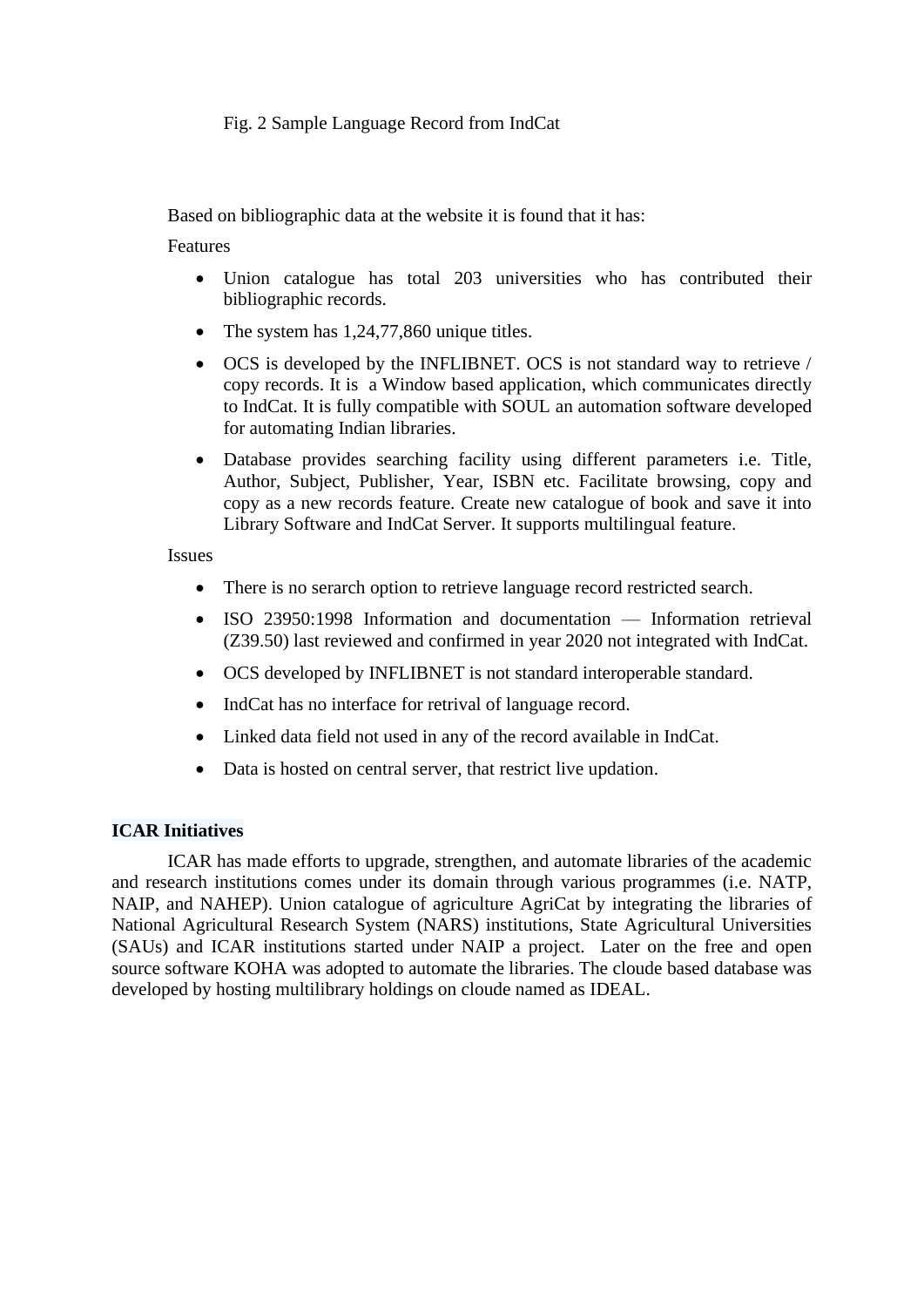

Fig.3 ICAR IDEAL

The libraries those were automated using other library LMS, their data converted and migrated from other LMS system to KOHA. The Online Union Catalog of Agricultural Libraries was initiated by ICAR under project NAHEP named "IDEAL." This catalogue contains bibliographic records contributed by the various agriculture universities (Kandpal & Rawat, n.d.).

Based on bibliographic data at the website of IDEAL it is found that it has:

#### **Features**

- Total 38 University and R& D libraries contributed their data.
- Earlier libraries were using defferent library automation system now they have migrated their data in KOHA.
- It has 4476 Record related to hindi books**.**
- Z39.50 Server option is available in KOHA but not configured in IDEAL system.
- Data is hosted on central server, it is not a right approach, it alwase provides old data.
- Many Libraries have traqnsliterated data in
- Data is hosted on central server, it is not a right approach, it alwase provides old data.
- Many Libraries have traqnsliterated data in
- It provides searching facility using different parameters i.e. Title, Author, Subject, Publisher, Year, ISBN etc.

#### **Issues**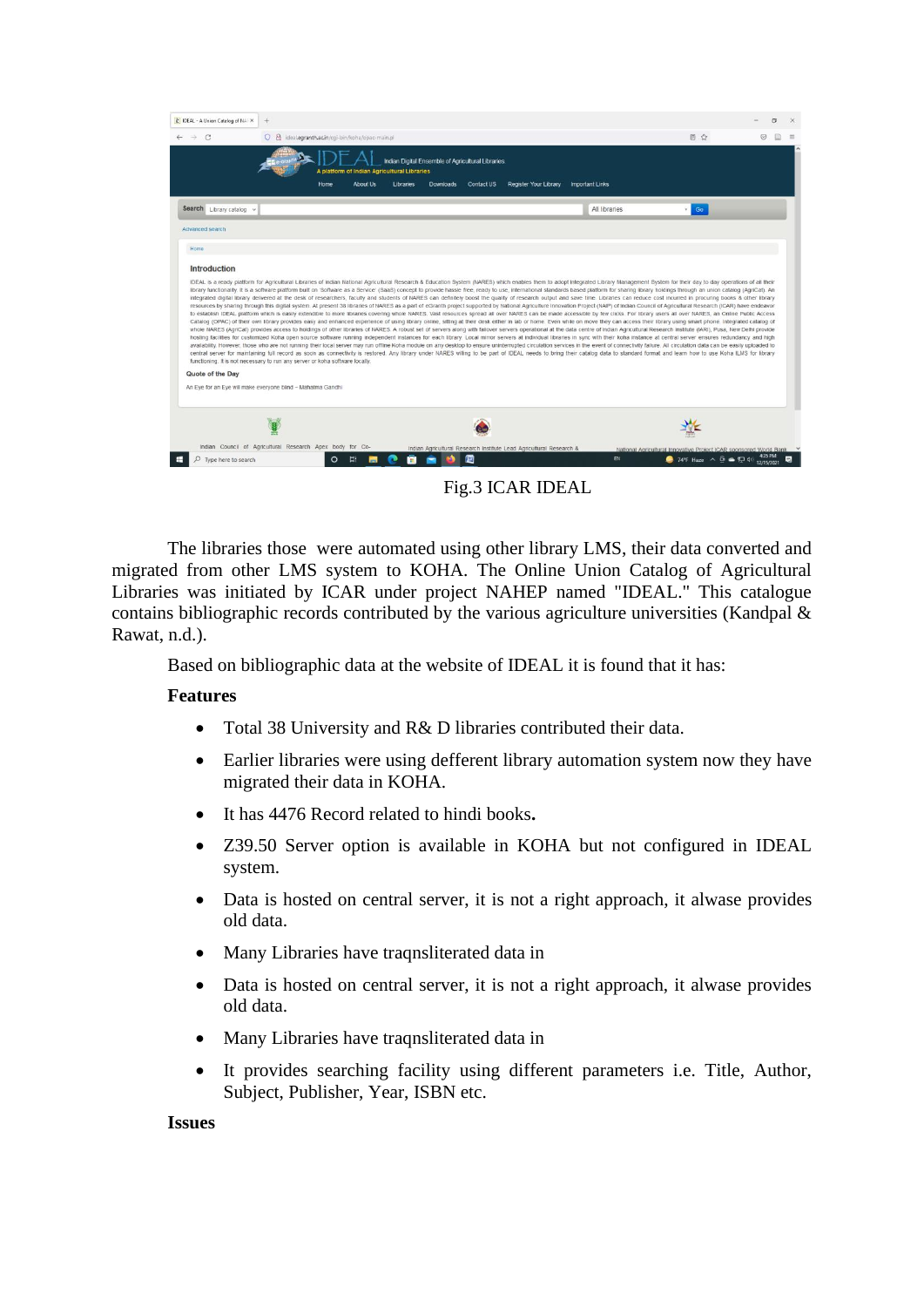- ISO 23950:1998 Information and documentation Information retrieval (Z39.50) last reviewed and confirmed in year 2020 not integrated with IDEAL**.**
- Data is hosted on central server, that restrict live updation.
- Data created in the system are based on model A approch

The data available in the system shows that all the libraries have created records using Model B of the *simple multiscrip, bibliographic records;* all data is contained in regular fields; script varies depending on the requirements of the data. Although the Model B record may contain transliterated data. Model A is preferred if the same data is recorded in both the original vernacular script, field 880 linked data is uses.

|                                           |                            |                                                                                                |                          |                 | A platform of Indian Agricultural Libraries |                              |                    |                            |                              |                         |                    |              |                       |                                                   |
|-------------------------------------------|----------------------------|------------------------------------------------------------------------------------------------|--------------------------|-----------------|---------------------------------------------|------------------------------|--------------------|----------------------------|------------------------------|-------------------------|--------------------|--------------|-----------------------|---------------------------------------------------|
|                                           |                            |                                                                                                | Home                     | <b>About Us</b> | Libraries                                   | <b>Downloads</b>             | <b>Contact US</b>  |                            | <b>Register Your Library</b> | <b>Important Links</b>  |                    |              |                       |                                                   |
| Search Library catalog v                  |                            |                                                                                                |                          |                 |                                             |                              |                    |                            |                              |                         |                    |              |                       | <b>All libraries</b>                              |
| Advanced search                           |                            |                                                                                                |                          |                 |                                             |                              |                    |                            |                              |                         |                    |              |                       |                                                   |
| Home > MARC view: गोदान                   |                            |                                                                                                |                          |                 |                                             |                              |                    |                            |                              |                         |                    |              |                       |                                                   |
|                                           |                            | □ Normal view □ MARC view □ ISBD view                                                          |                          |                 |                                             |                              |                    |                            |                              |                         |                    |              |                       |                                                   |
| गोदान (Record no. 25247)                  |                            |                                                                                                |                          |                 |                                             |                              |                    |                            |                              |                         |                    |              |                       |                                                   |
| [view plain]<br>000-LEADER                |                            |                                                                                                |                          |                 |                                             |                              |                    |                            |                              |                         |                    |              |                       |                                                   |
|                                           | fixed length control field |                                                                                                |                          |                 |                                             |                              |                    |                            | 00354nam a2200121la 4500     |                         |                    |              |                       |                                                   |
|                                           | fixed length control field | 008 - FIXED-LENGTH DATA ELEMENTS--GENERAL INFORMATION                                          |                          |                 |                                             |                              |                    |                            | 140207s9999 xx 000 0 und d   |                         |                    |              |                       |                                                   |
|                                           |                            | 020 ## - INTERNATIONAL STANDARD BOOK NUMBER<br><b>International Standard Book Number</b>       |                          |                 |                                             |                              |                    |                            | 818035007X                   |                         |                    |              |                       |                                                   |
|                                           |                            | 100 ## - MAIN ENTRY--PERSONAL NAME                                                             |                          |                 |                                             |                              |                    |                            |                              |                         |                    |              |                       |                                                   |
| Personal name<br>245 ## - TITLE STATEMENT |                            |                                                                                                |                          |                 |                                             |                              |                    |                            | प्रेमचन्द, मुंशी             |                         |                    |              |                       |                                                   |
| Title                                     |                            |                                                                                                |                          |                 |                                             |                              |                    |                            | गोवान                        |                         |                    |              |                       |                                                   |
|                                           |                            | 260 ## - PUBLICATION, DISTRIBUTION, ETC. (IMPRINT)<br>Place of publication, distribution, etc. |                          |                 |                                             |                              |                    |                            | जयपुर                        |                         |                    |              |                       |                                                   |
|                                           |                            | Name of publisher, distributor, etc.                                                           |                          |                 |                                             |                              |                    |                            | युनिक टेडर्स                 |                         |                    |              |                       |                                                   |
|                                           |                            | Date of publication, distribution, etc.                                                        |                          |                 |                                             |                              |                    |                            | 2004                         |                         |                    |              |                       |                                                   |
| 300 ## - PHYSICAL DESCRIPTION             |                            |                                                                                                |                          |                 |                                             |                              |                    |                            |                              |                         |                    |              |                       |                                                   |
| Extent                                    |                            | 942 ## - ADDED ENTRY ELEMENTS (KOHA)                                                           |                          |                 |                                             |                              |                    |                            | 334p; 22cm                   |                         |                    |              |                       |                                                   |
| Koha item type                            |                            |                                                                                                |                          |                 |                                             |                              |                    |                            | <b>Books</b>                 |                         |                    |              |                       |                                                   |
|                                           |                            |                                                                                                |                          |                 |                                             |                              |                    |                            |                              |                         |                    |              |                       |                                                   |
| <b>Holdings</b><br>Withdrawn<br>status    | Lost<br>status             | Source of classification or<br>shelving scheme                                                 | Damaged<br><b>status</b> | Not for<br>loan | Permanent<br>Location                       | <b>Current Location</b> Date | acquired           | <b>Full call</b><br>number | Barcode                      | Date last Price<br>seen | effective from     | type         | Koha item Public note |                                                   |
|                                           |                            |                                                                                                |                          |                 | CIFA Library                                | <b>CIFA Library</b>          | 2014-03-18 891.433 |                            | CIFA-B3437                   | 2014-03-                | 2014-03-18         | Books        |                       | Accession Number in Union Catalog = Library Short |
|                                           |                            |                                                                                                |                          |                 | <b>SKNAU Central</b>                        | <b>SKNAU Central</b>         | 2017-04-24         | <b>MUN</b>                 | <b>SKNAU-</b>                | 18                      | 2017-04-2017-04-24 | <b>Books</b> |                       | name + Actual Accession Number in the Library     |
|                                           |                            |                                                                                                |                          |                 | Lib, Jobner<br>SKNAU-COA.                   | Lib, Jobner<br>SKNAU-COA.    | 2018-03-27         |                            | LIB2988<br>SKNAU-            | 24<br>2018-03-          | 2018-03-27         | <b>Books</b> |                       |                                                   |
|                                           |                            |                                                                                                |                          |                 | Bharatpur                                   | <b>Bharatour</b>             |                    |                            | <b>BHB2036</b>               | 27                      |                    |              |                       |                                                   |

Fig.4 Multilingual Record in ICAR IDEAL

#### *Union-Catalogue* **Ministry of Culture Initiatives**

Recognizing the need of the users community a Union Catalogue is developed with partnership of by the Ministry of Culture, IIT Bombay, IGNOU. It is a a platform that hosts data of cultural relevance from various repositories and institutions all over India. The union catalogue is hosted using costomised application.(*Union-Catalogue | INDIAN CULTURE*, n.d.) it has included following libraries data :

- 1. Lalit Kala Akademi (2391)
- 2. Rampur Raza Library (9593)
- 3. Sangeet Natak Akademi (32900)
- 4. Raja Rammohun Roy Library Foundation (35270)
- 5. Connemara Public Library (112959)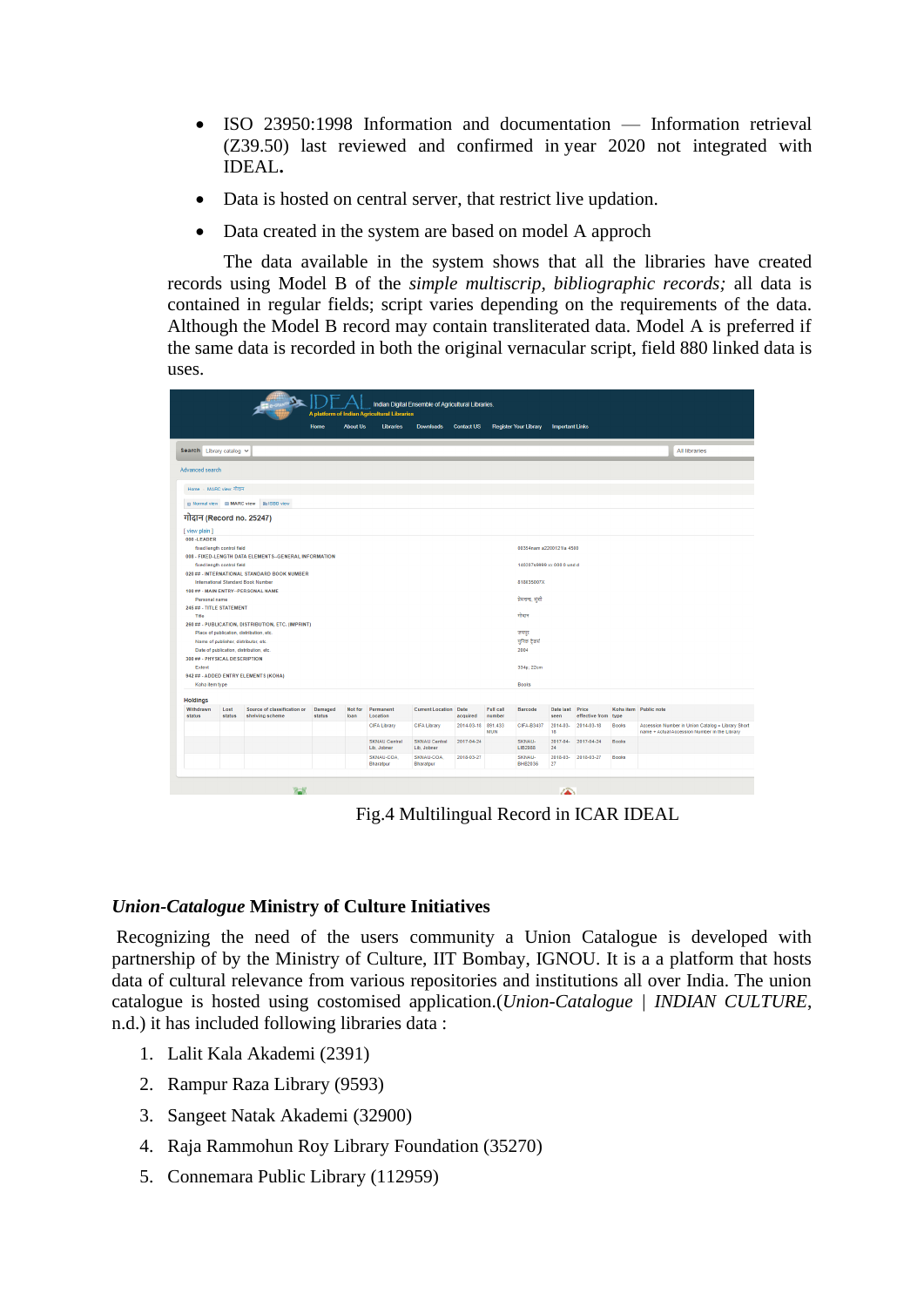- 6. National Archives of India (134109)
- 7. Indira Gandhi Rashtriya Manav Sangrahalaya (236341)
- **8.** Central Secretariat Library (324727)

Based on bibliographic data at the website it is found that it has:

#### **Features**

- Earlier libraries were using defferent library automation system now they have migrated their data in KOHA.
- Data is hosted on central server, it is not a right approach, it alwase provides old data.
- Traqnsliterated romanised records are created for multilingual data.
- Data is hosted on central server, it is not a right approach, it alwase provides old data.
- It provides searching facility using different parameters i.e. Title, Author, Subject, Publisher, Year, ISBN etc.

#### **Issues**

- ISO 23950:1998 Information and documentation Information retrieval (Z39.50) last reviewed and confirmed in year 2020 not integrated with IDEAL**.**
- Data is hosted on central server, that restrict live updation.
- Data created in the system are based on model A approch

| Rani Lakshmi Bai Central Agric: X | Rani Lakshmi Bai Central Agric: X Google                                                                                                                                                                                                                                                                                                            | INFLIBNET Centre Gandhinagar X<br>$\times$                                   | $\frac{1}{2}$ IndCat                                          | Union-Catalogue   INDIAN CUL X<br>$\times$                              | $+$<br>σ                                                                                                |
|-----------------------------------|-----------------------------------------------------------------------------------------------------------------------------------------------------------------------------------------------------------------------------------------------------------------------------------------------------------------------------------------------------|------------------------------------------------------------------------------|---------------------------------------------------------------|-------------------------------------------------------------------------|---------------------------------------------------------------------------------------------------------|
| C<br>$\rightarrow$                | O & https://indianculture.nvli.in/union-catalogue                                                                                                                                                                                                                                                                                                   |                                                                              |                                                               |                                                                         | ☆<br>$\odot$<br>$\Box$<br>$\equiv$                                                                      |
|                                   | <b>SOVERNMENT OF</b>                                                                                                                                                                                                                                                                                                                                |                                                                              | Skip to main content A A *A                                   | A<br><b>English</b><br>IA.<br>$\sim$                                    |                                                                                                         |
|                                   | <b>INDIAN CULTURE</b><br>Discover, Learn, Immerse, Connect                                                                                                                                                                                                                                                                                          | Discover collections from Archives, Libraries and Museums of India           | Q<br>$\circ$<br><b>ADVANCED SEARCH</b>                        | Google Play & App Store                                                 |                                                                                                         |
| æ                                 | $\mathcal{O}_{\mathcal{M}}$<br>Intangible Cultural<br>Food & Culture<br>Heritage                                                                                                                                                                                                                                                                    | <b>THSH</b><br>Paintings<br><b>UNESCO</b>                                    | $\equiv$<br>Museum of<br>Research Papers<br>Performing Arts   | $\overline{v_{ij}}$<br>$\overline{\circ}$ .<br>Photo Essays<br>Cuisines |                                                                                                         |
|                                   |                                                                                                                                                                                                                                                                                                                                                     | O                                                                            | $\circ$                                                       |                                                                         |                                                                                                         |
|                                   | Home / Union-Catalogue                                                                                                                                                                                                                                                                                                                              |                                                                              |                                                               |                                                                         |                                                                                                         |
|                                   |                                                                                                                                                                                                                                                                                                                                                     |                                                                              |                                                               |                                                                         |                                                                                                         |
|                                   | <b>Filters</b>                                                                                                                                                                                                                                                                                                                                      | Showing 1 - 15<br>Results of 888290                                          |                                                               | Show as<br>15 per page                                                  |                                                                                                         |
|                                   | $\begin{picture}(20,20) \put(0,0){\line(1,0){10}} \put(15,0){\line(1,0){10}} \put(15,0){\line(1,0){10}} \put(15,0){\line(1,0){10}} \put(15,0){\line(1,0){10}} \put(15,0){\line(1,0){10}} \put(15,0){\line(1,0){10}} \put(15,0){\line(1,0){10}} \put(15,0){\line(1,0){10}} \put(15,0){\line(1,0){10}} \put(15,0){\line(1,0){10}} \put(15,0){\line(1$ | Search within Union Catalogue                                                |                                                               | $\circ$<br>$\Omega$                                                     |                                                                                                         |
|                                   | <b>Libraries</b>                                                                                                                                                                                                                                                                                                                                    |                                                                              |                                                               |                                                                         |                                                                                                         |
|                                   | Lalit Kala Akademi (2391)                                                                                                                                                                                                                                                                                                                           |                                                                              |                                                               |                                                                         |                                                                                                         |
|                                   | Rampur Raza Library (9593)                                                                                                                                                                                                                                                                                                                          |                                                                              |                                                               |                                                                         |                                                                                                         |
|                                   | Sangeet Natak Akademi (32900)                                                                                                                                                                                                                                                                                                                       |                                                                              |                                                               |                                                                         |                                                                                                         |
|                                   | Raja Rammohun Roy Library<br>Foundation (15270)                                                                                                                                                                                                                                                                                                     |                                                                              |                                                               |                                                                         |                                                                                                         |
|                                   | Connemara Public Library (112959)                                                                                                                                                                                                                                                                                                                   |                                                                              |                                                               |                                                                         |                                                                                                         |
|                                   | National Archives of India (134109)                                                                                                                                                                                                                                                                                                                 | 0 Department of Science & Tec                                                | गणेश्रशंकर विद्यार्थी                                         | தமிழ்நாடு, புதுச்சேரி அ                                                 |                                                                                                         |
|                                   | Indira Gandhi Rashtriya Manav<br>Sangrahalaya (236341)                                                                                                                                                                                                                                                                                              | Author: Department of Science & Tech<br>Library: Central Secretariat Library | Author: शासी, देवव्रत<br>Library: Central Secretariat Library | Author: -<br>Library: Connemara Public Library                          |                                                                                                         |
|                                   |                                                                                                                                                                                                                                                                                                                                                     | e<br>$\otimes$ 47<br>13                                                      | $1$<br>e<br>$\Phi$ 111                                        | $\bigcirc$ 0<br>e<br>$\otimes$ 12                                       |                                                                                                         |
| Type here to search               | Ħ<br>$\circ$                                                                                                                                                                                                                                                                                                                                        | Р<br>m                                                                       |                                                               | EN.                                                                     | 4:23 PM<br>$23^{\circ}$ C Haze $\wedge$ $\overline{Q}$ $\oplus$ $\overline{Q}$ $\uparrow$<br>12/27/2021 |

Fig.5 Union Catalogue Indian Culture

Based on observation of the records available in the above mentioned national bibliographic databases it is found that the databases has following issues related to multilingual cataloguing: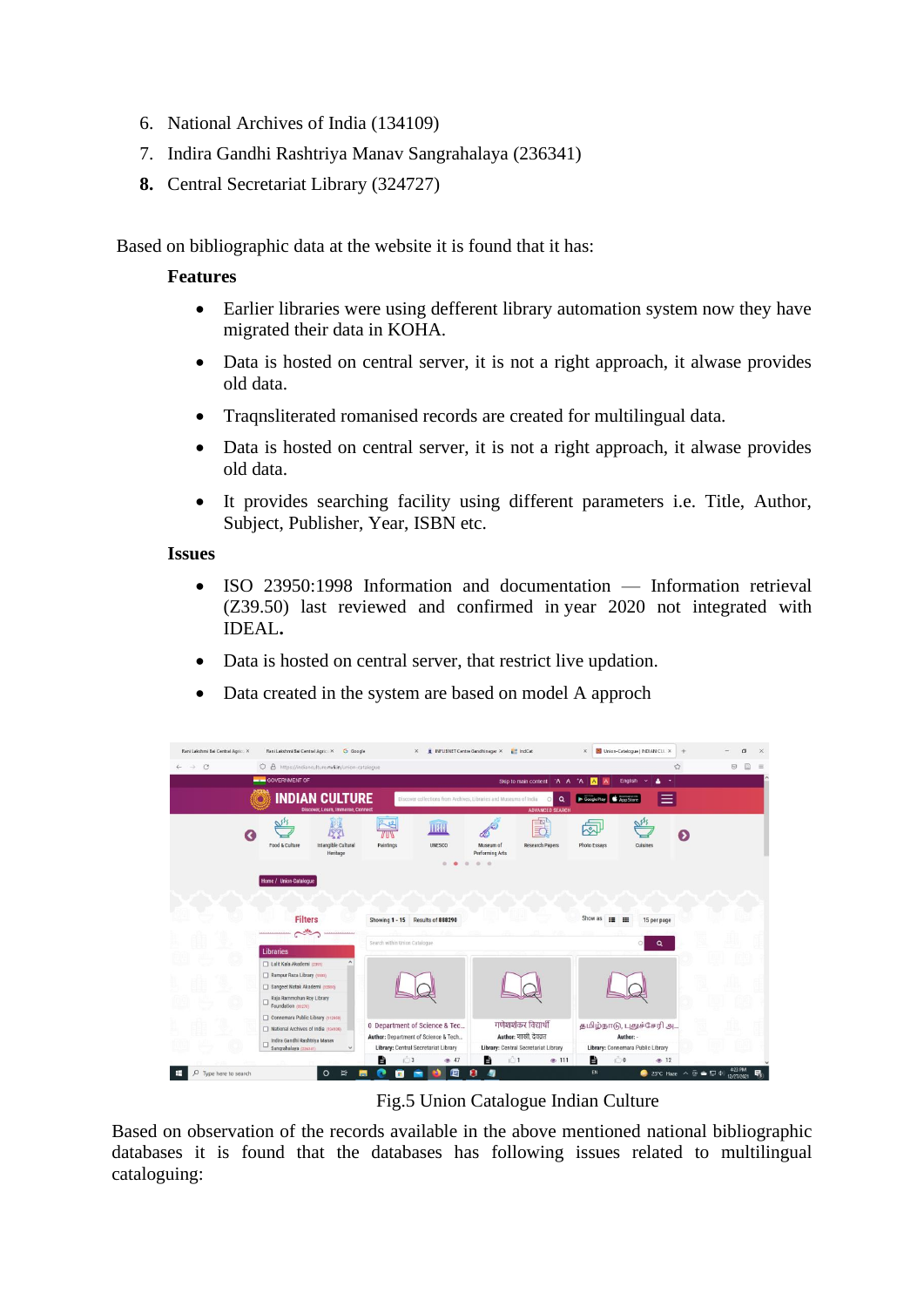- It is a big issue for the databases that, the majority of participating libraries that are contributing data are creating transliterated records for their multilingual documents. This type of data does not provide the option to retrieve records using a language interface. Furthermore, there are lots of inconsistencies in transliterated bibliographic records. Therefore, the retrieval interface is not providing the desired results to the user community.
- 1. Based on a web survey of the catalogues, it is observed that most libraries have created transliterated data, but very few libraries have adopted an approach to creating multilingual records as per prescribed practice.
- 2. It is observed from the submitted data available in the mazor union catalogues (i.e., Indian Digital Ensemble of Agricultural Libraries (IDEAL) of ICAR and IndCat of UGC), and the Union Catalogue hosted on Indian Culture Portal as part of the National Virtual Library of India project, funded by the Ministry of Culture, Government of India, that data is lacking consistency in terms of policy and procedure for multilingual record creation.
- 3. The issues in the Multilingual Bibliographic Record Creation and Retrieval Approach can be addressed with proper guidelines and procedure for record creation. Users will benefit from properly created uniform consistent data in their retrival as well.
- Because Protocol Z39.50 was not integrated and implemented by the bibliographic agencies, libraries are not in a position to use the copy cataloguing option properly to maintain consistency.
- Indian properitory software does not provide an interface for linked data MARC 21 field 880 for alternate graphic representation.
- It is observed that the UNICODE is integrated into various library automation systems, but due to a lack of multilingual data entry guidelines, the records are inconsistent.
- Real-time virtual union catalogues developed using standard protocols such as "Integrated Library System–Discovery Interface (ILS–DI)" may be a better alternative to union catalogues created on a single server using KOHA LMS (IDEAL of ICAR and Vertual Union Catalog of Ministry of Culture Initiatives) and Ind Cat by INFLIBNET using its own proprietary tool, UCMS.
- All the efforts related to the union catalogue or multilingual union catalogue need to support interoperability and open standards.

#### **CONCLUSION**

In light of the above discussion, it can be said that multilingual bibliographic standards need to be adopted by libraries for qualitative record creation. National initiatives need to focus on quality content dissemination and promote consistency and uniformity in multilingual record creation. The National Library at Calcutta standardised the diacritic marks to be used for the Romanization of Indian scripts in 1988, but after the adoption of UNICODE, the national library has not adopted a policy for UNICODE based multilingual record creation. A common national guideline for multilingual bibliographic record creation is much needed for maintaining consistency and uniformity. Standards such as the Z39.50 protocol and the Integrated Library System–Discovery Interface (ILS–DI) protocol need to be incorporated into national union catalogues to provide a hessel-free, easy interface for searching.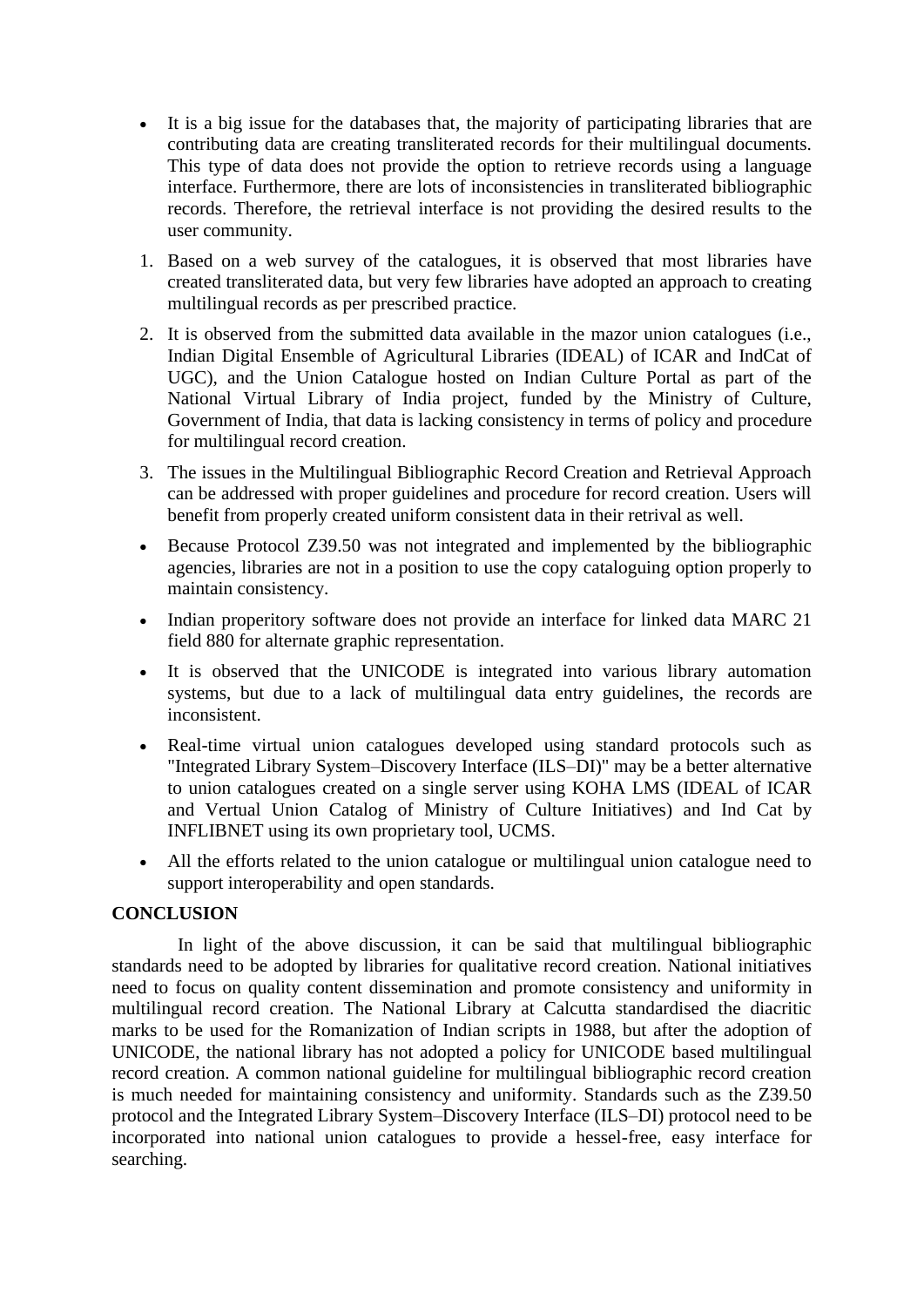#### **Reference**

- Barry, R. K. B. R. K. (n.d.). *MULTIPLE LANGUAGES, MULTIPLE SCRIPTS, AND MULTIPLE HEADINGS IN MARC AUTHORITY RECORDS*.
- Chandrappa, & Harinarayana, N. S. (2018). *What constitutes cataloguing quality? A review of issues and perceptions*. *1*, 85–93.
- Gautam, J. N., Kushwah, S. S., & Singh, R. (2008). *Library Automation and Open Source Solutions Major Shifts & Practices: A Comparative Case Study of Library Automation Systems in India.*
- *IndCat*. (n.d.). Retrieved December 15, 2021, from https://indcat.inflibnet.ac.in/
- *ISCII (Indian Standard Code for Information Interchange)*. (n.d.). Retrieved December 20, 2021, from https://www.cdac.in/index.aspx?id=mlc\_gist\_iscii
- ISO 23950:1998. (n.d.). *ISO 23950:1998*. ISO. Retrieved December 16, 2021, from https://www.iso.org/cms/render/live/en/sites/isoorg/contents/data/standard/02/74/2744 6.html
- Mandal, S. (2018). Development of Multilingual Resource Management Mechanisms for Libraries. *Library Philosophy and Practice*, *2018*.
- *Multilingual Information Management:* (n.d.). Retrieved December 13, 2021, from https://www.cs.cmu.edu/~ref/mlim/index.shtml
- *Online Copy-Catalogue System*. (n.d.). Retrieved December 15, 2021, from https://ocs.inflibnet.ac.in/
- Rao, G. (2021). Linguistic Diversity, Education, and Democracy in India. *Philology Sciences*. https://www.academia.edu/63423672/Linguistic\_Diversity\_Education\_and\_Democrac y\_in\_India
- Sardar, B. (n.d.). *Linguistic Diversity of India and Its Official Language*.
- The Unicode Consortium. (n.d.). Unicode. *Unicode*. Retrieved December 20, 2021, from https://home.unicode.org/